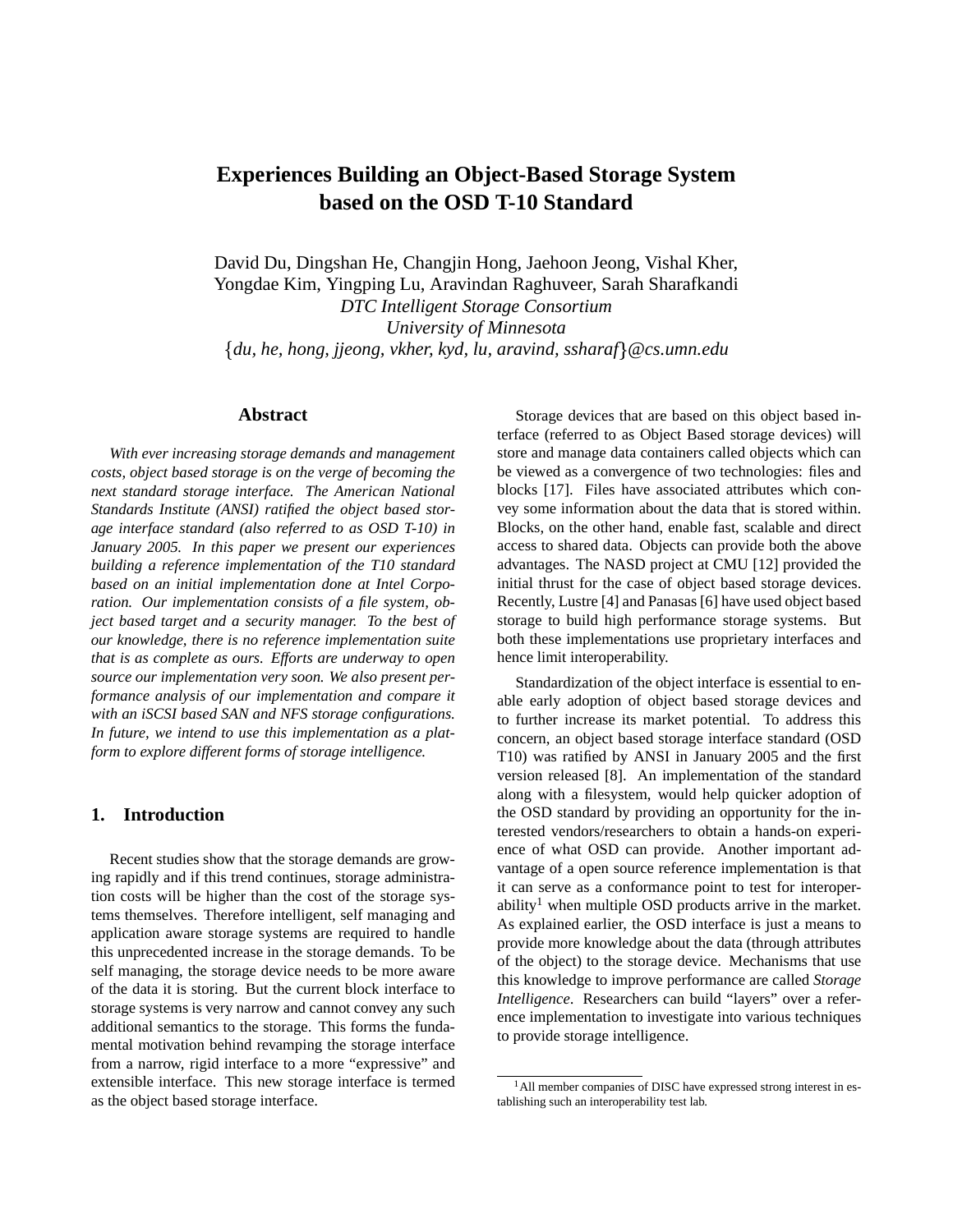Based on the above motivations, we have implemented a complete object based storage system compliant to the OSD T-10 standard. In this paper, we present our experiences building this reference implementation. Our work is based on an initial implementation done by Mike Mesnier from Intel Corporation (now at Carnegie Mellon University). Our implementation consists of a file system, an object based target and a security manager, all compliant with the T-10 spec. To the best of our knowledge, there is no open source reference implementation suite that is as complete as ours. Efforts are currently underway to open source our implementation soon and we believe that, once available, such a implementation can hasten the adoption of the OSD T-10 standard in the storage community.

The aim of this work was to develop a quick yet complete prototype of an OSD based storage system that is based on industry standards. We then want to use this implementation to explore the new functionalities that OSD based systems can provide to current and future applications. More specfically, we want to investigate on how applications can convey semantics to storage and how the storage system, in turn, can use these to improve some system parameters like performance, scalability etc.

The remainder of the paper is organized as follows. In Section 2 we first briefly present an overview of the T10 standard. Section 3 discusses the various design and implementation issues that we handled during implementing the standard. In Section 4 we discuss the performance evaluation methodology used and present results. Some relevant related work is presented in Section 5 . Section 6 concludes the paper and discusses avenues for future work.

## **2. Overview of the T10 SCSI OSD Standard**

The OSD specification [8] defines a new device-type specific command set in the SCSI standards family. The Object-based Storage device model is defined by this specification. It specifies the required commands and behavior that is specific to the OSD device type.

Figure 1 depicts the abstract model of OSD in comparison to traditional block-based device model for a file system. The traditional functionality of file systems is repartitioned primarily to take advantage of the increased intelligence that is available in storage devices. Object-based Storage devices are capable of managing their capacity and presenting file-like *storage objects* to their hosts. These storage objects are like files in that they are byte vectors that can be created and destroyed and can grow and shrink their size during their lifetimes. Like a file, a single command can be used to read or write any consecutive stream of the bytes constituting a storage object. In addition to mapping data to storage objects, the OSD storage management component maintains other information about the storage



# **Figure 1. Comparison of traditional and OSD storage models**

objects in attributes, e.g., size, usage quotas and associated user name.

# **2.1. OSD Objects**

In the OSD specification, the storage objects that are used to store regular data are called *user objects*. In addition, the specification defines three other kinds of objects to assist navigating user objects, i.e., *root object*, *partition objects* and *collection objects*. There is one *root object* for each OSD logical unit [7]. It is the starting point for navigation of the structure on an OSD logical unit analogous to a partition table for a logical unit of block devices. *User objects* are collected into partitions that are represented by *partition objects*. There may be any number of partitions within a logical unit up to a specific quota defined in the *root object*. Every *user object* belongs to one and only one partition. The collection represented by a *collection object* is another more flexible way to organize *user objects* for navigation. Each *collection object* belongs to one and only one partition and may contain zero or more *user objects* belonging to the same partition. Different from *user objects*, all three kinds of aforementioned navigating objects do not contain a read/write data area. All relationships between objects are represented by object attributes discussed in the next section.

Various storage objects are uniquely identified within an OSD logical unit by the combination of two identification numbers: the Partition ID and the User Object ID as illustrated in Table 1. The ranges not specified in the table are reserved.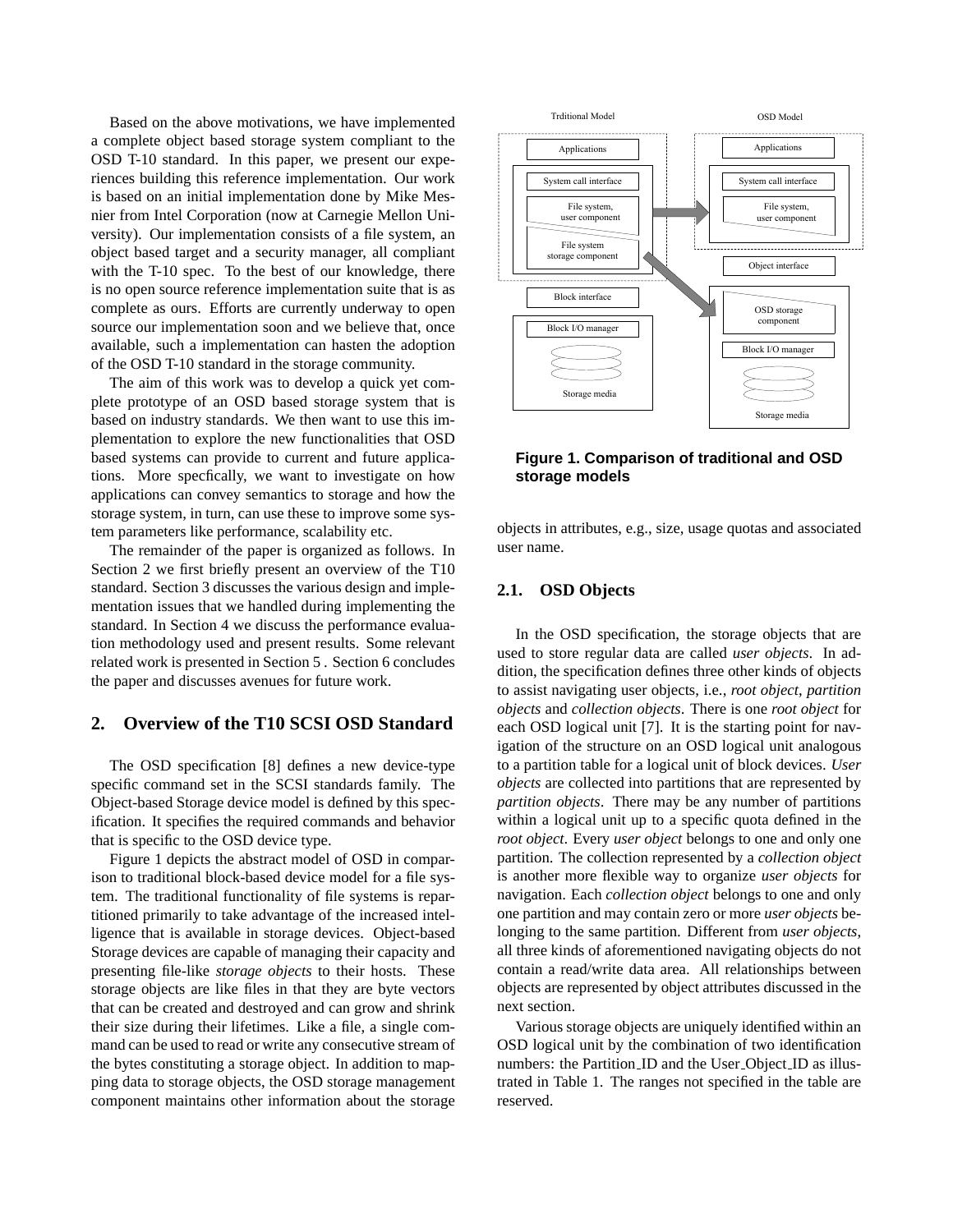| Partition ID             | User Object ID       | Object type            |
|--------------------------|----------------------|------------------------|
|                          |                      | root object            |
| $2^{20}$ to $2^{64} - 1$ |                      | partition object       |
| $2^{20}$ to $2^{64}$ – 1 | $2^{20}$ to $2^{64}$ | collection/user object |

#### **Table 1. Object identification numbers**

#### **2.2. Object Attributes**

Object attributes are used to associate meta data with any OSD object, i.e., root, partition, collection or user. Attributes are organized in pages for identification and reference. Attribute pages associated with an object is uniquely identified by their attribute page numbers ranging from 0 to  $2^{32} - 1$ . This page number space is divided into several segments so that page numbers in one segment can only be associated with certain type of object. For instance, the first segment from 0*x*0 to 0*x*2*FFFFFFF* can only be associated with *user objects*.

Attributes within an attribute page have similar sources or uses. Each of them has an attribute number between 0*x*0 and 0*xFFFFFFFE* that is unique within the attribute page. The last attribute number, i.e., 0*xFFFFFFFF* is used to represent all attributes within the page when retrieving attributes.

The OSD specification defines a set of standard attribute pages and attributes that can be found in [8]. Certain range of attribute pages and attribute numbers are reserved for other standards, manufacturer specific or vendor specific ones. By this way, new attributes can be defined to allow OSD to perform specific management functions. In [15], a new attribute page containing QoS related attributes is defined to enable OSD to enforce QoS.

## **2.3. Commands**

The OSD commands are executed following a requestresponse model as defined in SCSI Architecture Model (SAM-3) [7]. This model can be represented as a procedure call as following:

Service response = Execute Command( $IN(IITL.x)$ Nexus, CDB, Task Attribute, [Data-In Buffer Size], [Data-Out Buffer], [Data-Out Buffer Size], [Command Reference Number), OUT([Data-In Buffer], [Sense Data], [Sense Data Length], Status))

The meaning of all inputs and outs are defined in SAM-3 [7]. The OSD specification additional defined the contents and formats of CDB, Data-Out Buffer, Data-Out Buffer Size, Data-in Buffer, Data-in Buffer Size and sense Data.

The OSD commands use the variable length CDB format defined in SPC-3 but has a fixed length of 200 bytes. Each OSD command has an opcode 0*x*7*F* in CDB to differentiate it from commands of other command sets. In the same CDB, a two-byte service action field specifies one



**Figure 2. OSD Security Model**

of the twenty-three OSD service requests defined in the OSD specification. Some of the CDB fields are specific to service actions and others are common for all commands. Every CDB has a Partition ID and a User Object ID, the combination of which uniquely identifies the requested object in a logical unit. Any OSD command may retrieve attributes and any OSD command may store attributes. Twenty-eight bytes in CDB are used to define the attributes to be set and retrieved. Two other common fields in CDB are capability and security parameters that will be explained later.

Both Data-In Buffer and Data-Out Buffer contains multiple segments, including command data segments, parameter data segments, set/get attribute segments and integrity check value segments. Each segment is identified by the offset of its first byte from the first byte of the buffer. Such offsets are referenced in CDB to indicate where to get data and where to store data.

If the return status of an OSD command is CHECK CONDITION, sense data are also returned to report errors generated in OSD logical units. The sense data contain information that allows initiators to identify the OSD object in which the reported error was detected. If possible, a specific byte or range of bytes within a *user object* is identified as being associated with an error. Any applicable errors can be reported by include the appropriate sense key and additional sense code to identify the condition. The OSD specification chooses descriptor format sense data to report all errors so several sense data descriptors can be returned together.

## **2.4. Security Model**

Figure. 2 shows the OSD security model consisting of four components [8, 11]: (a) Application Client, (b) Security Manager, (c) Policy/Storage Manager, and (d) Objectbased Storage Device (OBSD). Whenever an application client performs an OSD operation, it contacts the security manager in order to get a capability including the operation permission and capability key to generate an integrity check value with OSD Command Description Block (CDB). When the security manager receives the capability request from the application client, it contacts the pol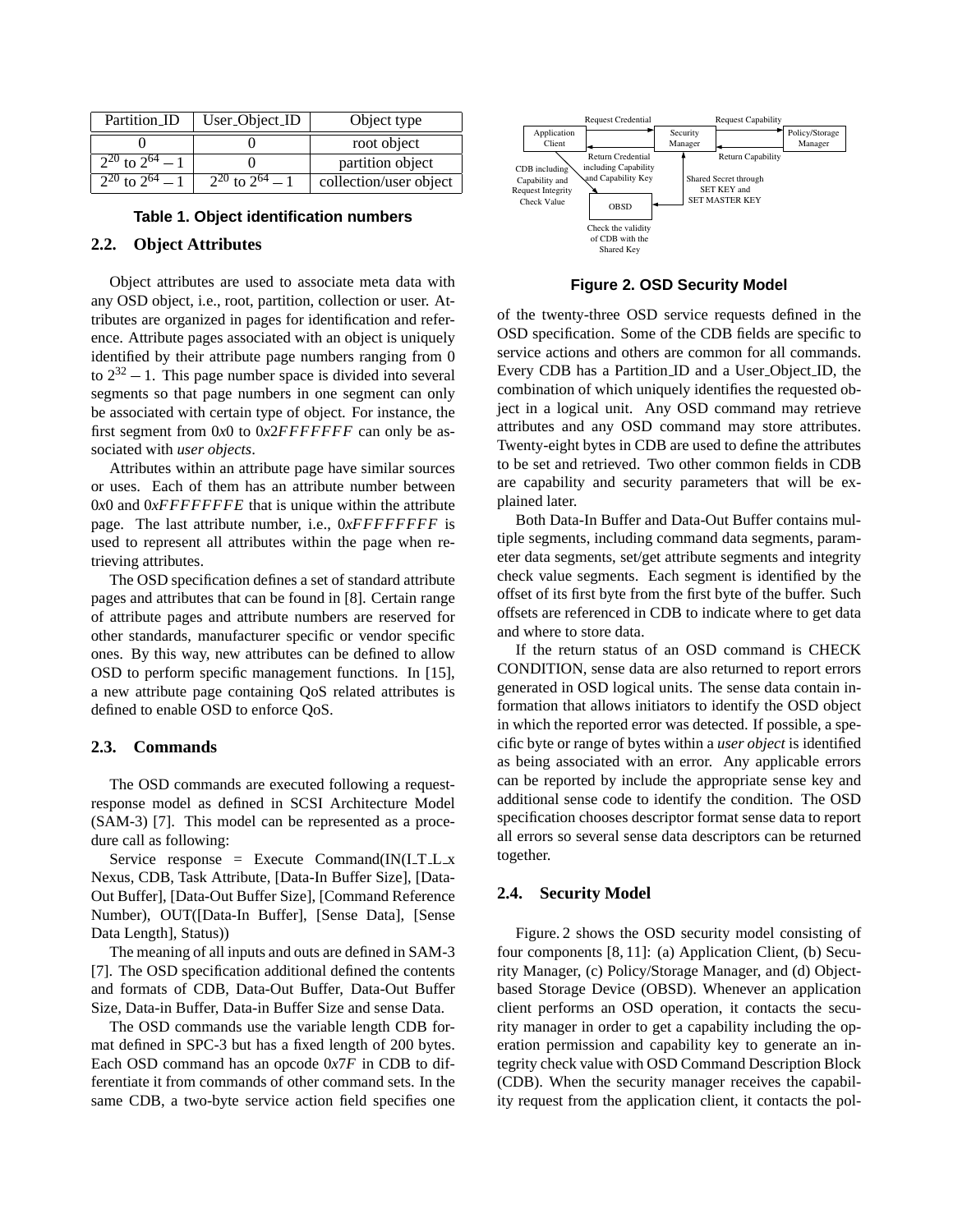icy/storage manager to get a capability including permission. After obtaining the capability, the security manager creates a capability key with a key shared between the security manager and OBSD and makes the credential consisting of the capability and capability key, which is returned to the application client. Now the application client copies the capability included in the credential to the capability portion of the CDB and generates an integrity check value of the CDB with the received capability key. The CDB with the digested hash value called the request integrity check value is sent to the OBSD. When the OBSD receives the CDB, it checks the validity of the CDB with the request integrity check value. The shared secret between the security manager and OBSD for the authentication of the CDB is maintained by SET KEY and SET MASTER KEY commands [8].

**2.4.1. OSD Security Methods** There are four kinds of security methods in OSD [8, 11]: (a) NOSEC, (b) CAP-KEY, (c) CMDRSP, and (d) ALLDATA.

In NOSEC, since the validity of the CDB is not verified in CDB, the requested integrity check value is not generated, but the capability of the CDB is obtained from the security manager and policy/storage manager.

In CAPKEY, the integrity of the capability included in each CDB is validated. The requested integrity check value is computed by the application client using the algorithm specified in the capability's integrity check value algorithm field, the security token returned in the security token VPD page [8], and the capability key included in credential. The OBSD validates the CDB sent by the application client with the request integrity check value included in the CDB and the newly computed request integrity check value from the CDB where the request integrity check value field is initialized into zero.

In CMDRSP, the integrity of the CDB (including capability), status, and sense data for each command is validated. The application client computes the request integrity check value of the CDB using the algorithm specified in the capability's integrity check value algorithm field, all the bytes in the CDB with the request integrity check value field set to zero, and the capability key included in credential. The OBSD validates the CDB sent by the application client by comparing the received request integrity check value with the newly computed request integrity check value.

In ALLDATA, the integrity of all data between an application client and an OBSD in transit is validated. The application client computes the request integrity check value in the CDB using the same algorithm specified for the CM-DRSP security method, which is validated in the OBSD. Also, for checking the integrity of the data, the application client computes the data-out integrity check value using the



**Figure 3. Overview of reference implementation**

algorithm specified in the capability's integrity check value algorithm field, the used bytes in the Data-Out Buffer segments [8], and the capability key included in credential.

# **3. System Design and Implementation**

The reference implementation consists of client components and server components shown in Figure 3 as grayed blocks. The client components include three kernel modules - the osd file system (*osdfs*), the scsi object device driver (*so*) and the iSCSI initiator host driver. The osd file system is a simple file system using object devices instead of block devices as its storage. The *so* driver is a SCSI upper-level driver and it exports an object device interface to applications like *osdfs*. The iSCSI initiator driver is a SCSI low-level driver providing iSCSI transport to access remote iSCSI targets over IP networks. The server components include the iSCSI target server and the object storage server. The iSCSI target driver implements the target side of the iSCSI transport protocol. The object target server module manages the physical storage media and processes SCSI object commands. The functions and internal architectures of these components are elaborated in following sections.

#### **3.1. OSD Filesystem**

The *osdfs* file system uses object devices as its storage. Regular files are not surprisingly stored as user objects. Directory files are also stored as user objects whose data contain mappings from sub-directory names to user object identifiers. The metadata of both regular files and directory files, i.e., information in VFS inodes, are stored as an attribute of their user objects. This mapping from traditional file system logical view to objects stored in object storages is illustrated in Figure 4 So far, there is no consideration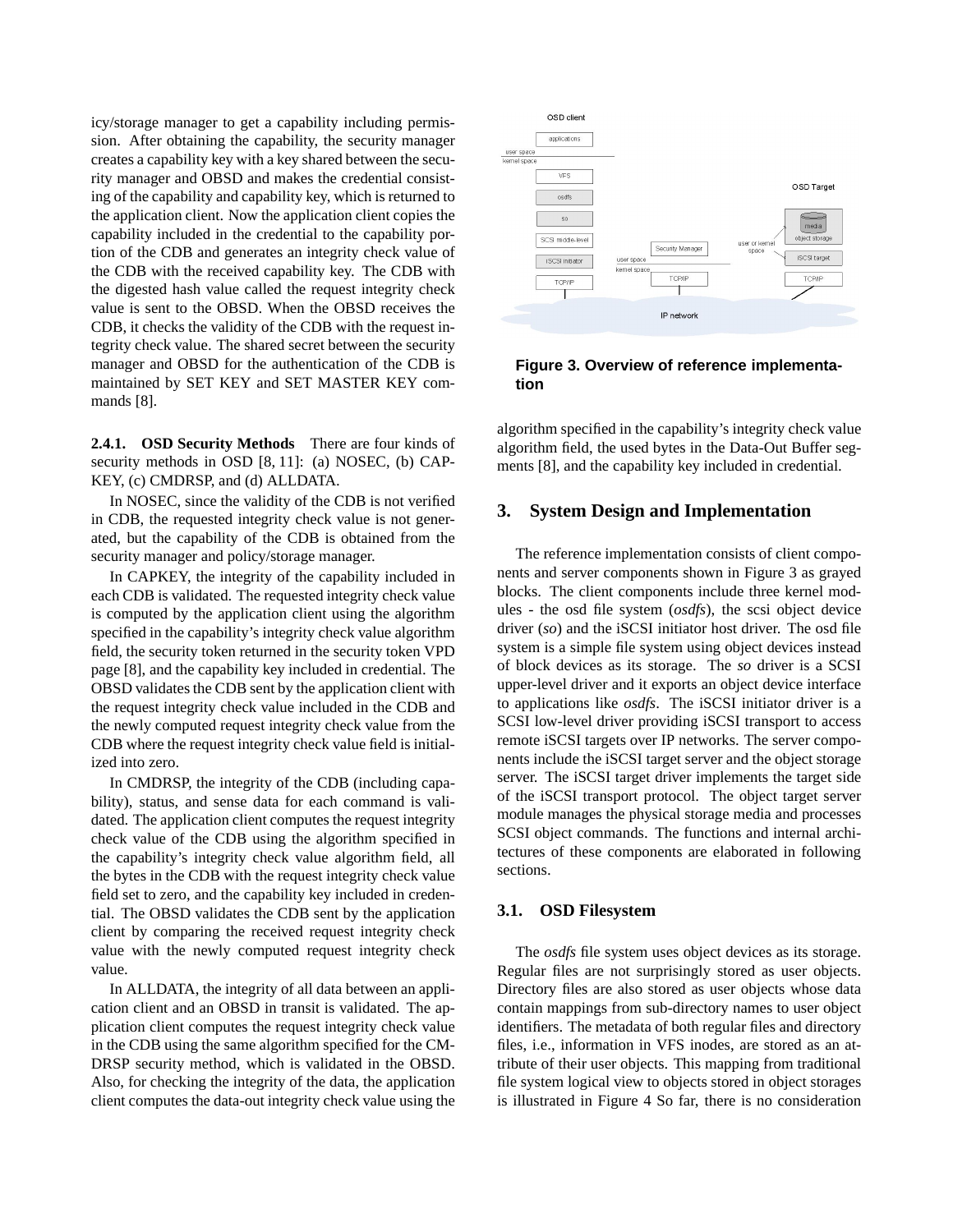

**Figure 4. Mapping of files to objects**

of special files like device files, pipe or FIFO. For each *osdfs*, a partition object is created to contain all user objects corresponding to regular files and directory files in the file system. Therefore, when mounting an existing *osdfs*, the partition object identifier and the user object identifier of the root directory of the file system need to be provided as mounting parameters.

The *osdfs* file system is implemented compliant with VFS like any other file systems on Linux. Therefore, it can also take advantage of the generic facilities provided by VFS including inode caches, dentry caches and file page caches. Different from other block-device file systems like ext3, *osdfs* can not use the buffer cache of Linux operating system since buffer cache is designed for block devices. In fact, buffer caches are not necessary for applications of object devices since the purpose of buffer caches is to access block disks in large contiguous chunks to achieve high disk throughput. In the object storage model, this storage management function is offloaded into object-based storage devices.

The *osdfs* file system currently is a non-shared file system since there is no mechanism in place to coordinate concurrent accesses from multiple hosts to the same objects. The OSD standard has not yet defined any concurrency control mechanism for the objects. In [13], an iSCSI-target-based concurrency control scheme has been proposed for iSCSI-based file systems. Similar mechanism is expected to be added in the future versions of the OSD standard.

## **3.2. SCSI Object Device Driver**

The SCSI object device driver (*so*) is a new SCSI upperlevel device driver in addition to SCSI disk (sd), SCSI tape (st), SCSI CDROM (sr) and SCSI generic (sg) drivers. Its main function is to manage all detected OSD type SCSI devices just like the sd driver manages all disk type SCSI devices and help the higher level applications to access these devices.

The *so* driver provides an well-defined object device interface for higher level application like *osdfs* to interact with the registered OSD devices. In this way, applications and device drivers can be modified without affecting each other. Currently, this object device interface is exactly the OSD commands interface define in T10 OSD standard [8].

Linux kernel currently only supports block devices, character devices and network devices [10]. Fortunately, the Linux block I/O subsystem was designed so generic that the object device driver can fit it easily. The *so* driver registers itself as a block device to Linux kernel. It implements the applicable block device methods defined by the *block device operations* structure including *open*, *release*, *ioctl*, *check media change* and *re-validate*. The Linux block I/O subsystem uses request queues to allow device drivers to make block I/O requests to devices. The request queue is a very complex data structure designed to optimize block IO access for disks including IO scheduling (like elevator, deadline or anticipatory scheduling) and IO coalescing. Once again, such storage management functions are offloaded into object storages in OSD model. The *so* driver bypasses the request queue and directly passes SCSI commands to SCSI middle-level driver, who will asks the appropriate SCSI low-level driver to further handle the commands.

#### **3.3. iSCSI Transport**

The iSCSI initiator driver and the iSCSI target server together implement the iSCSI protocol, which is a SCSI transport protocol over TCP/IP. It can transport both SCSI OSD commands and SCSI block commands.

The iSCSI initiator driver is implemented as a low-level SCSI driver. When the host starts or this driver is loaded as kernel module after the system starts, it tries to discover logical units (LUN) on pre-configured iSCSI targets, setup iSCSI sessions with accessible LUNs and negotiate session parameters with the targets. During the discovery process, the targets inform the initiator what type of SCSI device they are, either OSD or disk currently. The SCSI middlelevel driver asks every known upper-level driver including *so* to check whether they are willing to manage the specific type of device. The *so* driver will register and manage OSD type devices and the *sd* driver will handle disk type devices. After the discovery phase and parameter negotiation phase, the sessions enter full feature phase and are ready to transfer iSCSI protocol data units (PDU).

As illustrated in Figure 5, the sending and receiving of iSCSI PDUs are handled by a pair of worker threads called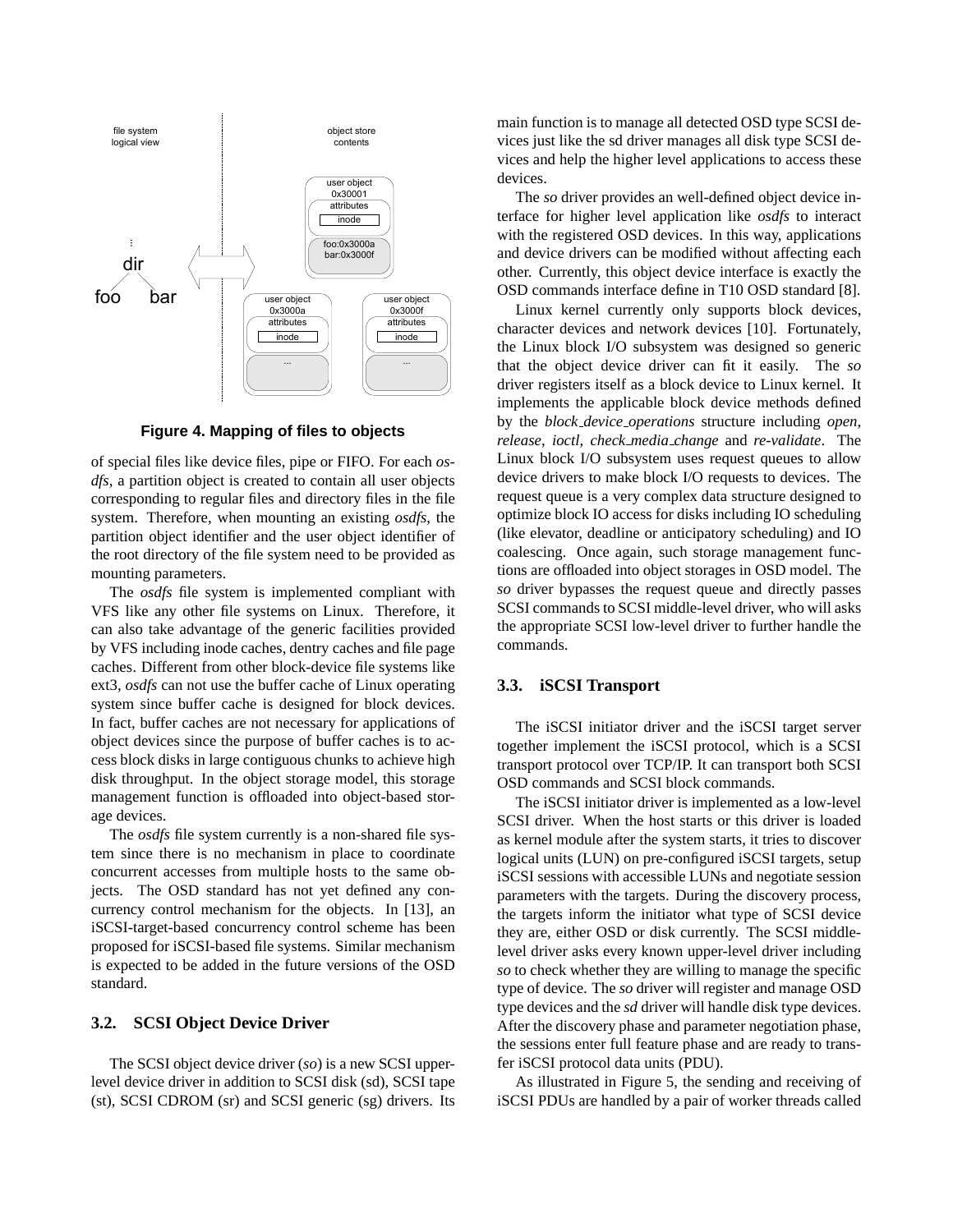

**Figure 5. iSCSI implementation**

*tx worker* and *rx worker* created for every active iSCSI session. Each session has a transmission queue (*tx queue*) that the session's *tx worker* thread can get the PDUs for sending. When there is no PDU to send in the queue, *tx worker* threads are blocked. Any *rx worker* thread is blocked until the *tx worker* thread of its session has successfully sent out a PDU and unblocks it to receive responses or data.

When applications request to access storage devices, the SCSI upper-level device drivers are asked to construct SCSI commands (either OSD commands by *so* or block commands by *sd*). The SCSI middle-level driver passes the SCSI commands to the iSCSI initiator driver by calling a low-level driver specific *queuecommand()* method. When iSCSI initiator driver's *queuecommand()* is call, it encapsulates the SCSI commands and any associated data into iSCSI PDUs and puts the PDUs on appropriate session transmission queues. Reversely, the iSCSI initiator driver decapsulates iSCSI PDUs received on the IP network and trigger the callback function *done()*. This callback function is actually an hardware interrupt handler that enqueues a delayed software interrupt into the Linux bottom-half (BH) queue. The application processes waiting for the response are waken up by the bottom-half handler.

The iSCSI target server is the peer component of the iSCSI initiator driver. It maintains active sessions with connected iSCSI initiators. There is one dedicated worker thread for every session to both receive and transmit iSCSI PDUs from and to the peer. Noting that there can be multiple sessions between an initiator and a target if the initiator is allowed to access more than one LUNs on the target. Received iSCSI PDUs are dispatched to appropriate processing functions.

## **3.4. Object Based Target**

The primary function of the object based target is to expose the T-10 object interface to an initiator and abstract the details of the actual storage architecture behind this interface. The underlying storage architecture could, in turn, be based on existing storage technologies (like RAID, NAS, SAN) or object devices. An implementation of the target has to address the following key issues: interpret the OSD SCSI commands from the initiator to match the underlying storage device, manage free space in the storage architecture, maintain physical locations of data objects, provide concurrency control. In the next paragraphs, we first provide a broad overview of our target implementation and then elucidate few key implementation aspects in further detail.

Our target executes as a user level server process that implements an iSCSI target interface. Therefore an iSCSI initiator can establish a session with the target and execute OSD SCSI commands. A worker thread is spawned for each incoming connection and is responsible for decapsulating the iSCSI CDB and interpreting the commands. So the server acts as a command interpreter that affects the state of the storage based on the commands sent by the initiator. Our current implementation does not support concurrency control at the target to maintain consistency when multiple clients write to the same user object or make changes to the namespace. In the following paragraphs, we explain in further detail the two central functions of the object based target.

**Storage and namespace Management:** In order to store and retrieve user objects, the target should manage the free space and maintain data structures to locate objects on the storage device. These two functions form the core of any filesystem. We therefore offload these tasks to an ext3 filesystem. All user objects and partitions are mapped onto the hierarchical namespace that is managed by the filesystem. Other functionalities like the quota management, maintaining fine grained timestamps is done by our code, outside the scope of the filesystem. As a straightforward mapping, user objects are mapped to files and partition objects are mapped onto directories. We currently do not support collection objects as it is not part of the normative section of the standard. We also store the attributes of the root object, partition objects and user objects as files. We however do realize that this method of using the filesystem as a means to manage storage may have certain drawbacks. For example, the overhead of opening and reading a file for a GET ATTRIBUTE command can be prohibitively high. We have identified optimization of the storage management module as one of the key areas of future work.

**Command Interpreter:** The command interpreter is responsible for converting the object commands into a form that can be understood by the underlying storage system. In our case, since we use a file system to abstract the storage, the command interpreter translates the OSD SCSI commands to filesystem calls. For example, an OSD WRITE is converted to a *write()* call and so on. Every command goes through five distinct phases during its execution.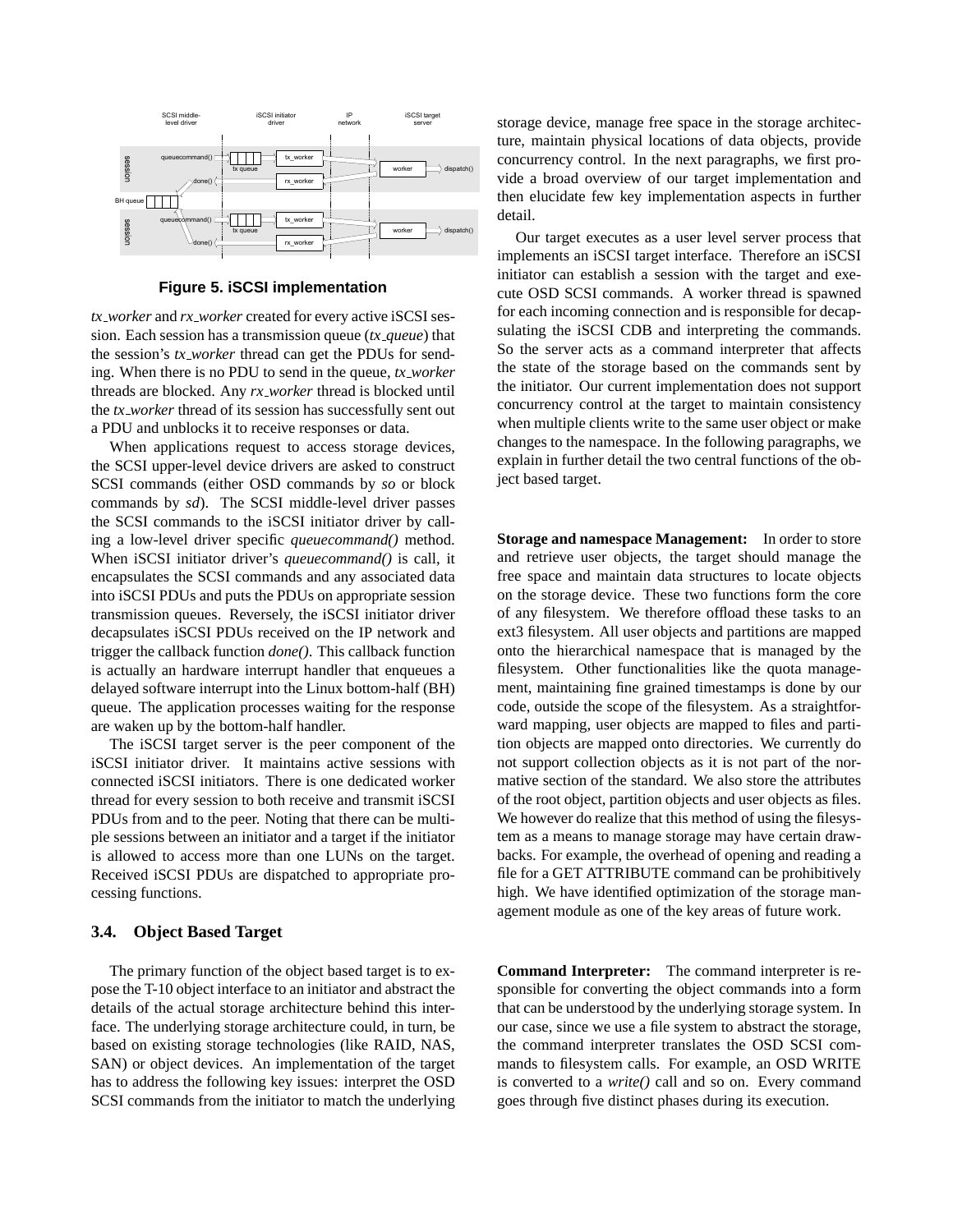- 1. Capability Verification: In this step, the capability is extracted from the CDB and checked if the requested command can be executed on the specified object. The command is not executed if the client does not have the required permissions or the if the credibility of the CDB cannot be verified. The precise steps have been discussed in detail in Section-2.4
- 2. Attribute Pre-process: Every command can get and set attributes belonging to the object at which the command is targeted. If the command to be executed is one of REMOVE, REMOVE PARTITION, REMOVE COLLECTION, then the attributes should be set and got before the command is executed. The attribute preprocess stage checks if the current command belongs to this group and if so performs the get and set attribute operations.
- 3. Command Execution: During this stage, the command is actually executed at the target. Each command requires some set of mandatory parameters which either are embedded into the *service action specific field* of same CDB as the command (refer Table 40,41 [8]) or are sent as separate data PDUs. The command is translated into a file system equivalent and the corresponding system call is made with the required arguments.
- 4. Attribute Post-process: In this stage all the attributes that are affected by the execution of the command are updated. For example : an successful OSD WRITE operation should change all the attributes related to quota, timestamp etc. Another task that is performed in this phase is to process the set and get attribute portion of the CDB if the current command is not one of REMOVE, REMOVE PARTITION, REMOVE COLLECTION
- 5. Sense data collection: For each session, we maintain a *sense* data structure that tracks the execution status of the commands through the above stages. This data structure contains information on the partition ID, user object ID involved, function command bits (refer Table 34 in [8]), sense key and additional sense code (ASC) to track cause of error. Whenever an error occurs during any stage, we update this data structure to capture the cause of the error. In this final stage, we encapsulate the *sense* data structure into a PDU as defined in [8] and return it to the initiator. This additional information provides the initiator more knowledge to react to unforeseen circumstances.



**Figure 6. Security Manager**

## **3.5. Security**

Security is one of the fundamental features of OSD. In order to access an object, a user must acquire cryptographically secure credentials from the security manager. Each credential contains a capability that identifies a specific object, the list of operations that may be performed on that object, and a capability key that is used to securely communicate with the OBSD. Before granting access to any object, each OSD checks whether the requestor has the appropriate credential.

Our implementation contains a client and a server security module to implement the security mechanisms between the client and the OBSD as described by the standard. In addition, we have also implemented a preliminary security manager that can hand-out capabilities to users and perform some preliminary key management tasks. The current implementation assumes that the communication link between the user and the security manger is secure. The security manager does not authenticate users; it assumes that users are already authenticated using any of the standard mechanisms such as Kerberos [14].

**The Security Manager** As depicted in figure 6, the security manager consists of four modules, namely, the communication module, the credential generator (CG), the key manager module (KMM), and the capability generator module (CGM). The communication module is responsible to handle network communications. The CG is responsible to generate cryptographically secure credentials using the keys supplied by the KMM and the access control information (capabilities) supplied by the CGM.

In order to acquire a capability, a user should send a capability request to the security manager. The communications module transfers the request to CG. The CG queries the CGM to acquire capability for the requested object. The CGM maintains a MySQL [5] database that contains access control information per object. A client has to supply her UNIX UID and GID along with the requested OID to the CGM. Using this information, the CGM creates the capability for that object and returns it to the CG. Upon receipt of the capability from the CGM, the CG acquires appro-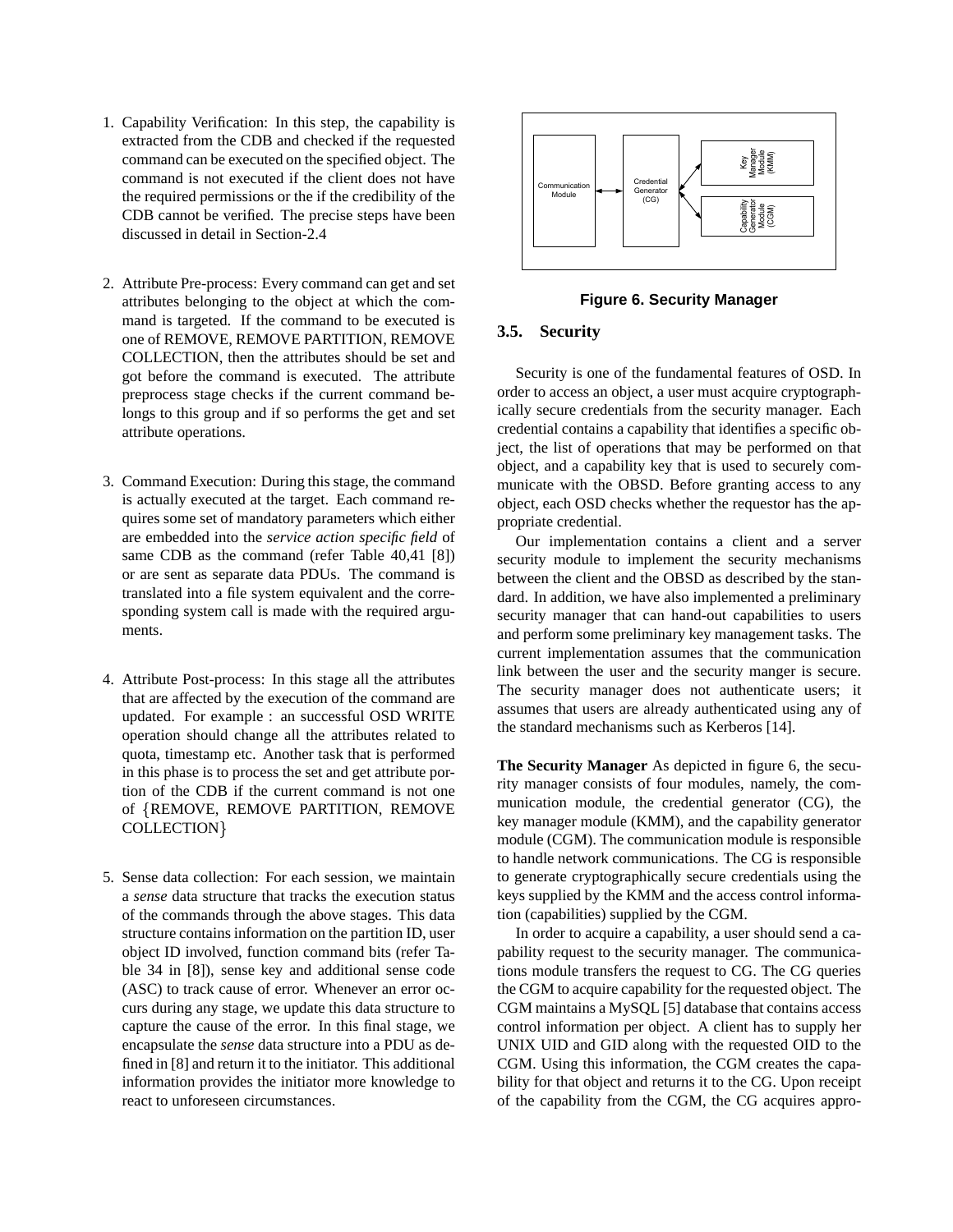| <b>CPU</b>            | Two Intel XEON 2.0GHz w/ HT |
|-----------------------|-----------------------------|
| Memory                | 512MB DDR DIMM              |
| <b>SCSI</b> interface | Ultra160 SCSI (160MBps)     |
| <b>HDD</b>            | Hitachi Ultrastar, 73.5 G,  |
|                       | 10,000 RPM                  |
| Average seek time     | 4.7 ms                      |
| NIC.                  | Intel Pro/1000MF            |

**Table 2. Configuration of OSD Target and Client**

priate key from the KMM to generate a cryptographically secure credential for that object.

The KMM is responsible to manipulate and generate appropriate keys. It maintains a repository of keys that are shared with the OBSDs. It determines the type of key to be used based on the command requested by the user. For example, if SET KEY command is desired to change a certain partition key, then that partition's root keys are acquired. The key manager then returns the appropriate keys to the CG. The CG then generates the credential and transfers it to the user.

**The Client-Server Modules** Whenever a user wants to access an object, the client side security module transparently contacts the security manager and obtains a credential for the requested object. After receiving the credential, the client cryptographically secures the commands and sends to the OBSD. According to the T10 standard the client can choose one of the following four security methods to securely communicate with the OBSD: NOSEC, CAPKEY, CMDRSP, or ALLDATA. Our current implementation supports NOSEC, CAPKEY, and CMDRSP methods.

Readers should recall that each OSD shares a set of keys with the security manager. The security manager is responsible to exchange these keys with each OBSD. The OSD standard mandates SET KEY and SET MASTER KEY commands for this purpose. Of these, SET KEY is currently supported in our implementation.

# **4. Performance Evaluation**

In this section, we evaluate the performance of our OSD reference implementation. We perform experiments to evaluate the performance of each component in our implementation. First we describe the testbed that was used in our experiments and then explain each experiment in detail.

Table 2 shows the configuration of the machines that we used for the OSD target and client. The embedded gigabit ethernet NIC on the server and client connects them to a Cisco Catalyst 4000 gigabit ethernet switch. We believe that such a system makes fair emulation of future intelligent



**Figure 7. Raw performance comparison of OSD and iSCSI**

storage devices. In each experiment, we compare the performance of the OSD client and target with those of a iSCSI based SAN storage system and a NFS based NAS device. For all the above storage configurations, the same clientserver machine combination was used, same disk partitions were used at the target to ensure the disk performance remains constant across all configurations. We used the Intel iSCSI initiator and target to set up the iSCSI configuration. Loading the initator driver creates a SCSI device on the client. iSCSI performance is measured on a ext2 filesystem constructed on this SCSI device. For the NAS configuration, we set up the NFS daemon on the target and exported a directory in the common test partition on the target.

In the first experiment, we measure the raw read, write performance of the OSD target and compare it with the iSCSI configuration. The motive of this experiment is to measure the performance of the storage target without the overhead of the filesystem and effects of client caching. In this experiment, we write/read a 4MB file with multiple transfer sizes and measure the throughput. Figure 7 shows the results of this experiment. The iSCSI write operation writes a series of blocks, each of size equal to the *transfer size* on the block device. For the OSD case, we have two variations of the write operation: Allocate Write and Non-Allocate Write. The allocate write creates a user object at the target and allocates space at the target (by appending to existing object) for every write operation. The Non-Allocate Write, on the other hand, just re-writes over the pre-allocated blocks reserved by the Allocate Write. So the allocate write has the extra overhead of finding unused blocks on disk and updating the filesystem data structures at the target. This overhead explains the slightly degraded performance in the allocate write case when compared to the non allocate write. The semantics of the iSCSI write operation is closest to that of the OSD Non-Allocate Write. In general, the performance of an OSD operation is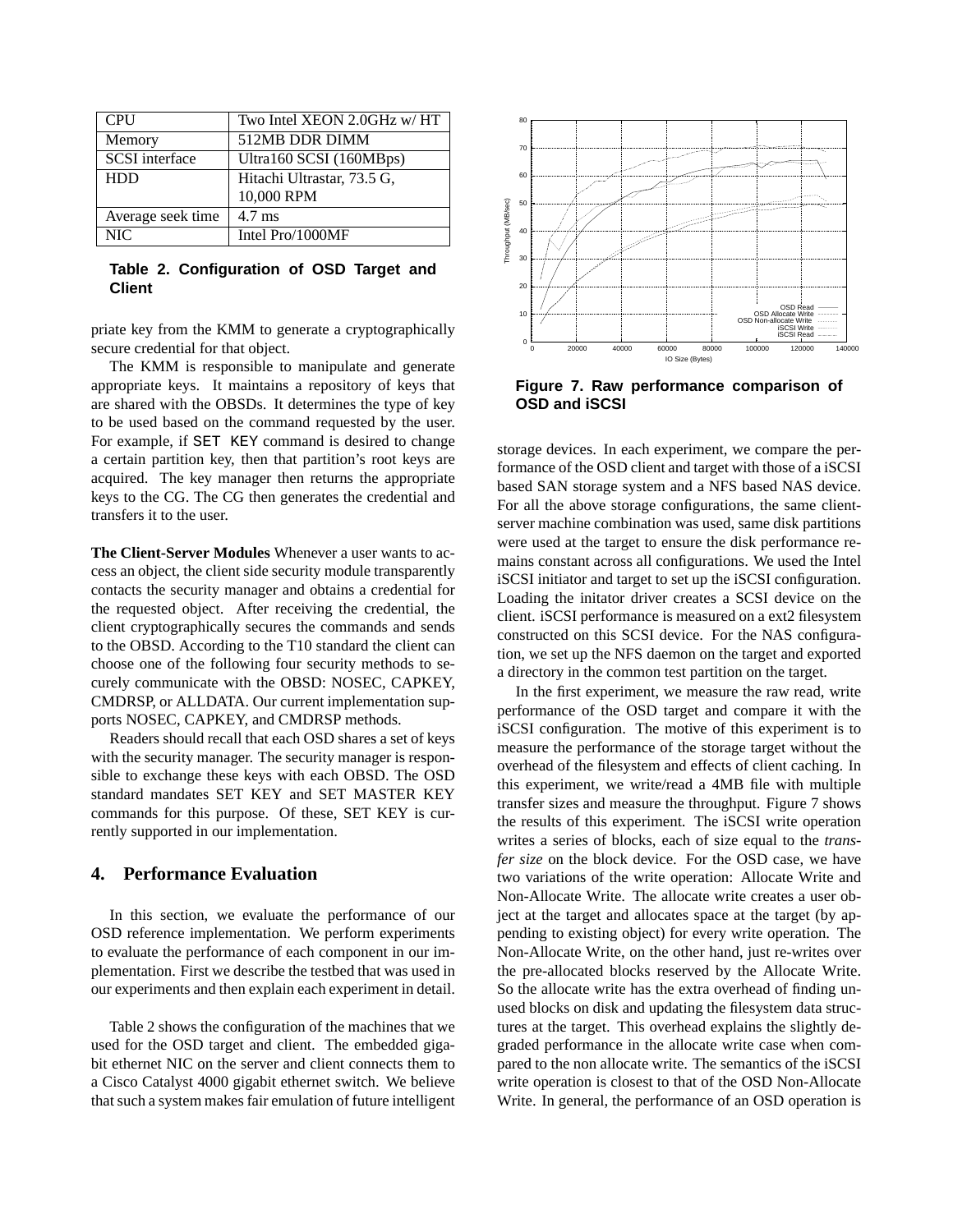**Table 3. Filesystem Throughput (MB/s)**

| Operation   | OSDfs                  |         |                | <b>NFS</b> |         |         | iSCSI   |             |         |                |              |             |
|-------------|------------------------|---------|----------------|------------|---------|---------|---------|-------------|---------|----------------|--------------|-------------|
|             | Maxımum                | Mınımum | Average        | Dev<br>Std | Maximum | Minimum | Average | Dev<br>Std. | Maximum | Minimum        | Average      | Std.<br>Dev |
| <b>READ</b> | $\overline{A}$<br>15.4 | .       | ، د.۴۰         | .033       | 94.80   | 26.49   | 66.73   | 6.84        | 76.44   | $\sim$<br>3.49 | $-1$<br>'.46 | $\sim$<br>. |
| WRITE       | ים ח<br>، د .          | 6.822   | 734<br>$\cdot$ | 0.087      | 20.43   | 2.716   | 16.41   | 4.42        | 43.112  | 4.97           | 27.895       | 12.065      |

| Command                 | Latency $(\mu \text{sec})$ |               |  |
|-------------------------|----------------------------|---------------|--|
|                         | <b>CAPKEY</b>              | <b>CMDRSP</b> |  |
| <b>CREATE PARTITION</b> | 15040                      | 14797         |  |
| <b>CREATE</b>           | 3745                       | 4024          |  |
| <b>LIST</b>             | 1928                       | 1970          |  |
| <b>LIST ROOT</b>        | 1713                       | 1896          |  |
| <b>SET ATTRIBUTE</b>    | 1689                       | 1950          |  |
| WRITE                   | 2141                       | 2306          |  |
| <b>APPEND</b>           | 2085                       | 2263          |  |
| <b>READ</b>             | 1654                       | 1863          |  |
| <b>GET ATTRIBUTE</b>    | 1677                       | 1902          |  |
| <b>REMOVE</b>           | 8387                       | 8616          |  |
| <b>REMOVE PARTITION</b> | 10046                      | 10178         |  |

#### **Table 4. Per operation Latency**

lower than that of the corresponding iSCSI operation due to the overhead imposed by the security mechanisms, context switches and filesystem overhead at the target. Also it can be noted that, for both iSCSI and OSD, higher transfer sizes yield better throughput. This is because the overall overhead of constructing PDUs is lesser for higher transfer sizes when compared to lower transfer sizes. The throughput saturates before reaching the network bandwidth limit of 1Gbps, indicating performance bottlenecks in both the iSCSI driver and OSD target implementations.

In the second experiment, we measure the latency of some OSD commands as seen by the OSD client. We instrumented the raw performance measurement tool used in the first experiment to gather the latency results. Table 4 reports the measured latencies for the two implemented security methods: CAPKEY and CMDRSP. First of all, we observe that CREATE PARTITION and REMOVE PAR-TITION have latencies which are an order of magnitude higher than other commands that operate on partitions (like LIST, GET ATTRIBUTE). These high numbers can be explained by breaking up command execution into the various events that happen. For a CREATE PARTITION, the target first creates a directory in the filesystem namespace and then creates one file for each mandatory attribute for the partition. 42 files were created in all for this purpose. Similarly the DELETE PARTITION command first deletes all the files associated with the partition attributes and then deletes the directory itself. This also explains why the CREATE and REMOVE commands have high latencies when compared to the other commands that operate on user objects. For the WRITE, APPEND and READ commands, 64 bytes of data were either written or read. The latencies

while using the NOSEC method were observed to be very similar to the ones reported for CMDRSP and CAPKEY. This is because the additional cryptographic overhead<sup>2</sup> incurred in CMDRSP and CAPKEY is negligible when compared to the network latency. In other words, the network latency is the dominant factor in the overall observed latency.

In the third experiment, we study the performance of OSD filesystem using the IOZone filesystem benchmark [3]. Table 3 shows the throughput for the READ and WRITE operations for osdfs, NFS and ext2 over iSCSI. This table shows that the performance of the OSDfs is significantly lower than that of NFS and iSCSI for both READ and WRITE operations. We also observe (not shown in the table) that the earlier trend that we observed in Figure 7, where throughput increases with the transfer size, is no longer seen and the throughput surface is almost flat. The only difference in setup between Experiments 1 and 3 is that osdfs was introduced in the third experiment. So we can deduce that the overhead introduced by the OSD filesystem is substantially high enough to mask the effect of transfer sizes. Improving osdfs is one of the main issues that we identify as future work.

# **5. Related Work**

In this section, we present other efforts geared towards building the reference implementation for the OSD T-10 spec. In the *Object Store* project at IBM Haifa Labs, a T-10 compliant OSD initiator [2] and a OSD Simulator [1] have been developed. A recent paper [18], from the same group, discusses tools and methodologies to test OSDs for correctness and compliance with the T10 standard. A simple script language is defined which is used to construct both sequential and parallel workloads. A tester program reads the input script file and generates OSD commands to the target and verifies the correctness of the result. Our work can complement IBM's implementation in providing a more usable interface to applications through our file system: osdfs. Also our implementation provides complete reporting of sense data back to the initiator.

<sup>&</sup>lt;sup>2</sup>With openssl, it takes 3.49  $\mu$ sec to perform a HMAC operation for a block size of 256 bytes.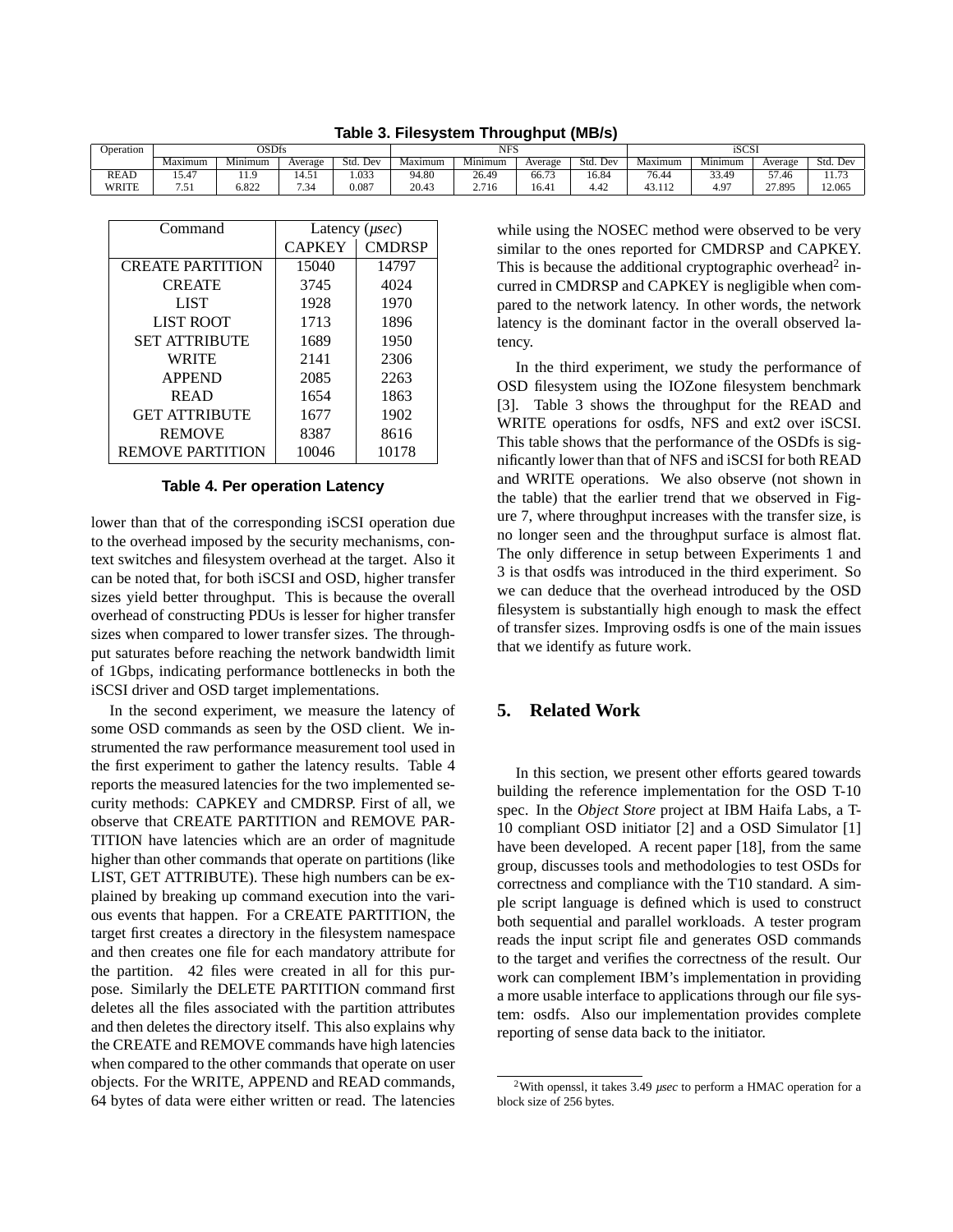# **6. Conclusion and Future Work**

In this paper we presented our experiences with the implementation of the SCSI OSD (T-10) standard. Design and implementation issues at the target, client file system and the security manager were discussed and performance analysis results also presented. The forte of our implementation does not lie in the performance but rather in the completeness of the implementation and the usability of the system as a whole.

We have identified three broad areas where substantial amount of work remains to be done. The first area, namely *feature additions*, focuses on adding some extra capabilities and functionalities to further demonstrate the advantages of the object based technology. First task in this area is implement the remaining OSD commands (PERFORM SCSI COMMAND, PERFORM TASK MANAGEMENT FUNCTION, SET MASTER KEY). The second task in this category is to design and build a metadata server (MDS). A dedicated metadata server is essential in separating the data and control path. The MDS will also perform global namespace management, concurrency control and object location tracking. [9] presents a relevant technique to map objects in a hierarchical namespace to a flat namespace. We also want to test interoperability of our implementation with the IBM initiator [2].

The second area of future work revolves around *performance improvement* of the current implementation. The performance of our target and the client implementation needs to be improved to fully realize the true benefits of object based storage systems. We plan to optimize the target in two distinct phases. In the first phase, the filesystem abstraction of storage will be replaced by a compact objectbased, flat namespace storage manager. [19] presents a filesystem based on a flat, object based namespace. Techniques to efficiently store and retrieve extended attributes will be investigated and implemented. In the second phase, we plan to further optimize the target code to have it execute in minimal environments like RAID controller boxes.

*Infusing Intelligence* into the storage device is the third area that we have identified to channel our efforts into in the future. The object abstraction and extended attributes are excellent mechanisms to convey additional information to the storage device. One such example is providing QoS requirements of the objects [15]. How to use this additional information, to benefit the system, is termed as the storage intelligence. For example, [16] shows how QoS requirements, provided as service level agreements, can be used to schedule requests within the storage device. We want to investigate what knowledge can be provided to the storage and then design mechanisms that can exploit such additional knowledge to improve the performance of the storage device.

We also want to explore how applications in the real world, like data warehouses for Medical Information Systems, can benefit from intelligent storage. We are currently working with Mayo Clinic (Rochester) on building a system that can enable seamless data-mining across structured and unstructured data for medical research. We are investigating on building integrated indexing and search mechanisms at the storage device and layout optimizations to match the characteristics of the data. These algorithms would eventually be layered over our OSD implementation to demonstrate the capabilities of intelligent storage.

# **Acknowledgements**

We would like to thank Mike Mesnier for providing us with the initial implementation of the reference model. We would also like to thank Nagapramod Mandagere and Biplob Debnath for testing our implementation for compliance with the standard. This work was supported by the following companies through DTC Intelligent Storage Consortium (DISC) : Sun Microsystems, Symantec, Engenio/LSI Logic, ETRI/Korea and ITRI/Taiwan. We would also like to thank the anonymous reviewers for their helpful comments.

# **References**

- [1] IBM object storage device simulator for linux. http://www.alphaworks.ibm.com/tech/ osdsim/.
- [2] IBM OSD initiator. http://sourceforge. net/projects/osd-initiator.
- [3] Iozone filesystem benchmark. http://www. iozone.org.
- [4] Lustre. http://www.lustre.org.
- [5] MySQL Version 5.0. http://dev.mysql.com/.
- [6] Panasas. http://www.panasas.com.
- [7] *SCSI Architecture Model-3 (SAM-3)*. Project T10/1561-D, Revision 14. T10 Technical Committee NCITS, September 2004.
- [8] *SCSI Object-Based Storage Device Commands -2 (OSD-2)*. Project T10/1721-D, Revision 0. T10 Technical Committee NCITS, October 2004.
- [9] S. Brandt, L. Xue, E. Miller, and D. Long. Efficient metadata management in large distributed file systems. In *Twentieth IEEE/Eleventh NASA Goddard Conference on Mass Storage Systems and Technologies*, April 2003.